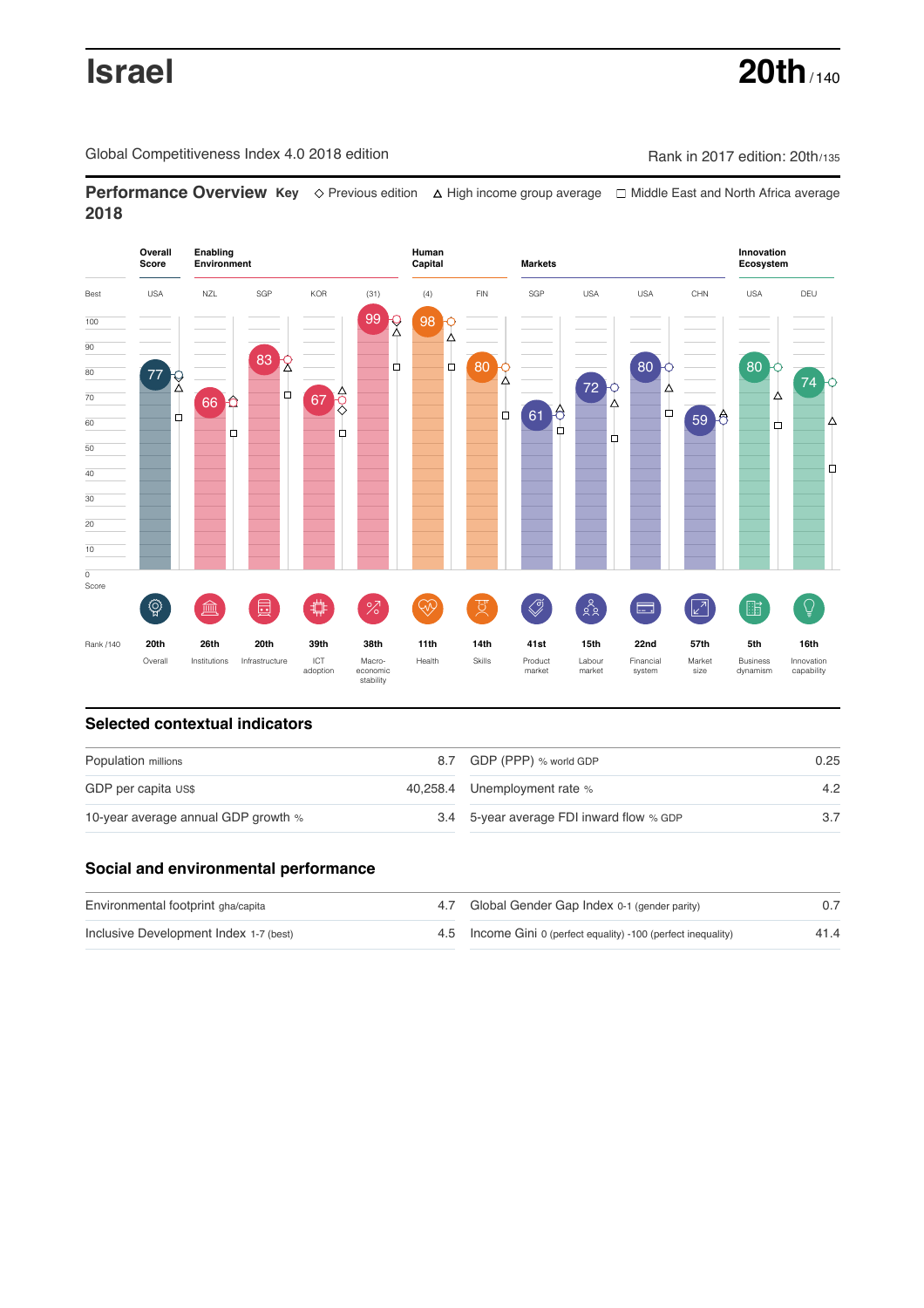## **Israel 20th**/140

| <b>Index Component</b>                                                   | Value          | Score *              | Rank/140 | <b>Best Performer</b>       |
|--------------------------------------------------------------------------|----------------|----------------------|----------|-----------------------------|
| 皿<br>Pillar 1: Institutions 0-100 (best)                                 |                | 66.3 $\sqrt{ }$      | 26       | <b>New Zealand</b>          |
| 1.01 Organized crime 1-7 (best)                                          | 5.0            | 67.4 $\sqrt{ }$      | 60       | Finland                     |
| 1.02 Homicide rate /100,000 pop.                                         | 1.4            | $97.1 =$             | 45       | Multiple (9)                |
| 1.03 Terrorism incidence 0 (very high) -100 (no incidence)               | 94.2           | $94.2$ ↑             | 117      | Multiple (24)               |
| 1.04 Reliability of police services 1-7 (best)                           | 5.2            | 69.7 ↑               | 42       | Finland                     |
| 1.05 Social capital 0-100 (high)                                         | 54.6           | 54.6 ↑               | 41       | Australia                   |
| 1.06 Budget transparency 0-100 (best)                                    | 46.2           | $46.2 =$             | 90       | Multiple (2)                |
| 1.07 Judicial independence 1-7 (best)                                    | 5.8            | 80.3 $\sqrt{ }$      | 14       | Finland                     |
| 1.08 Efficiency of legal framework in challenging regulations 1-7 (best) | 4.1            | 52.0 $\sqrt{ }$      | 31       | Finland                     |
| 1.09 Freedom of the press 0-100 (worst)                                  | 30.3           | 69.7 ↑               | 70       | Norway                      |
| 1.10 Burden of government regulation 1-7 (best)                          | 3.6            | 42.9 ↓               | 59       | Singapore                   |
| 1.11 Efficiency of legal framework in settling disputes 1-7 (best)       | 4.6            | 60.8 $\uparrow$      | 27       | Singapore                   |
| 1.12 E-Participation Index 0-1 (best)                                    | 0.83           | 83.2 ↑               | 42       | Multiple (3)                |
| 1.13 Future orientation of government 1-7 (best)                         | 4.4            | 56.5 $\sqrt{ }$      | 30       | Singapore                   |
| 1.14 Incidence of corruption 0-100 (best)                                | 62.0           | 62.0 $\sqrt{ }$      | 29       | New Zealand                 |
| 1.15 Property rights 1-7 (best)                                          | 5.5            | 74.7 ↓               | 25       | Finland                     |
| 1.16 Intellectual property protection 1-7 (best)                         | 5.6            | $77.3 \; \downarrow$ | 19       | Finland                     |
| 1.17 Quality of land administration 0-30 (best)                          | 14.0           | $46.7 =$             | 78       | Singapore                   |
| 1.18 Strength of auditing and reporting standards 1-7 (best)             | 6.0            | 83.6 个               | 10       | Finland                     |
| 1.19 Conflict of interest regulation 0-10 (best)                         | 8.3            | $83.0 =$             | 7        | Multiple (2)                |
| 1.20 Shareholder governance 0-10 (best)                                  | 6.3            | $63.0 =$             | 45       | Kazakhstan                  |
| 曼<br>Pillar 2: Infrastructure 0-100 (best)                               |                | 83.3 ↑               | 20       | Singapore                   |
|                                                                          |                |                      |          |                             |
| 2.01 Road connectivity index 0-100 (best)                                | 83.5           | $83.5 =$             | 23       | <b>United States</b>        |
| 2.02 Quality of roads 1-7 (best)                                         | 5.0            | 66.5 $\sqrt{ }$      | 29       | Singapore                   |
| 2.03 Railroad density km of roads/square km                              | 60.7           | $100.0 =$            | 10       | Multiple (20)               |
| 2.04 Efficiency of train services 1-7 (best)                             | 4.1            | $51.1 +$             | 42       | Switzerland                 |
| 2.05 Airport connectivity score                                          | 89,748.1       | 60.8 $\uparrow$      | 44       | Multiple (8)                |
| 2.06 Efficiency of air transport services 1-7 (best)                     | 5.4            | 74.0 ተ               | 27       | Singapore                   |
| 2.07 Liner Shipping Connectivity Index 0-157.1 (best)                    | 46.5           | 46.5 ↑               | 32       | Multiple (4)                |
| 2.08 Efficiency of seaport services 1-7 (best)                           | 4.6            | 60.0 $\uparrow$      | 42       | Singapore                   |
| 2.09 Electrification rate % pop.                                         | 100.0          | $100.0 =$            | 1        | Multiple (66)               |
| 2.10 Electric power transmission and distribution losses % output        | 4.2            | 99.8 $\sqrt{ }$      | 12       | Multiple (9)                |
| 2.11 Exposure to unsafe drinking water % pop.                            | 1.0            | $100.0 =$            | 21       | Multiple (23)               |
| 2.12 Reliability of water supply 1-7 (best)                              | 6.7            | 95.1 $\sqrt{ }$      | 12       | Switzerland                 |
| ₽<br>Pillar 3: ICT adoption 0-100 (best)                                 |                | 66.7 ↑               | 39       | Korea, Rep.                 |
| 3.01 Mobile-cellular telephone subscriptions /100 pop.                   | 126.7          | $100.0 =$            | 47       | Multiple (68)               |
| 3.02 Mobile-broadband subscriptions /100 pop.                            | 105.1          | n/a                  | 21       | <b>United Arab Emirates</b> |
| 3.03 Fixed-broadband Internet subscriptions /100 pop.                    | 28.1           | 56.3 ↑               | 31       | Switzerland                 |
| 3.04 Fibre Internet subscriptions /100 pop.                              | 0.0            | n/a                  | 93       | Korea, Rep.                 |
| 3.05 Internet users % pop.                                               | 79.7           | 79.7 ↑               | 31       | Iceland                     |
| <sup>%</sup> Pillar 4: Macroeconomic stability 0-100 (best)              | $\overline{a}$ | 99.1 个               | 38       | Multiple (31)               |
| 4.01 Inflation annual % change                                           | $-0.2$         | 98.2 ↑               | 92       | Multiple (74)               |
| 4.02 Debt dynamics 0-100 (best)                                          | 100.0          | $100.0 =$            | 1        | Multiple (36)               |
| Qiy<br>Pillar 5: Health 0-100 (best)                                     |                | 98.2 ↑               | 11       | Multiple (4)                |
| 5.01 Healthy life expectancy years                                       | 71.4           | 98.2 ↑               | 10       | Multiple (4)                |
|                                                                          |                |                      |          |                             |
| 성<br>Pillar 6: Skills 0-100 (best)                                       |                | 80.0 $\uparrow$      | 14       | <b>Finland</b>              |
| 6.01 Mean years of schooling Years                                       | 13.0           | $86.4 =$             | 8        | Finland                     |
| 6.02 Extent of staff training 1-7 (best)                                 | 4.8            | 63.5 $\sqrt{ }$      | 23       | Switzerland                 |
| 6.03 Quality of vocational training 1-7 (best)                           | 4.6            | 59.5 $\uparrow$      | 37       | Switzerland                 |
| 6.04 Skillset of graduates 1-7 (best)                                    | 5.3            | 71.2 ↑               | 9        | Switzerland                 |
| 6.05 Digital skills among population 1-7 (best)                          | 5.6            | 76.6 ↓               | 8        | Sweden                      |
| 6.06 Ease of finding skilled employees 1-7 (best)                        | 5.5            | 74.5 ↓               | 2        | <b>United States</b>        |
| 6.07 School life expectancy Years                                        | 15.9           | 88.4 ↓               | 35       | Multiple (9)                |
| 6.08 Critical thinking in teaching 1-7 (best)                            | 4.4            | 57.4 $\uparrow$      | 22       | <b>United States</b>        |
| 6.09 Pupil-to-teacher ratio in primary education Ratio                   | 12.1           | $94.8 =$             | 27       | Multiple (6)                |